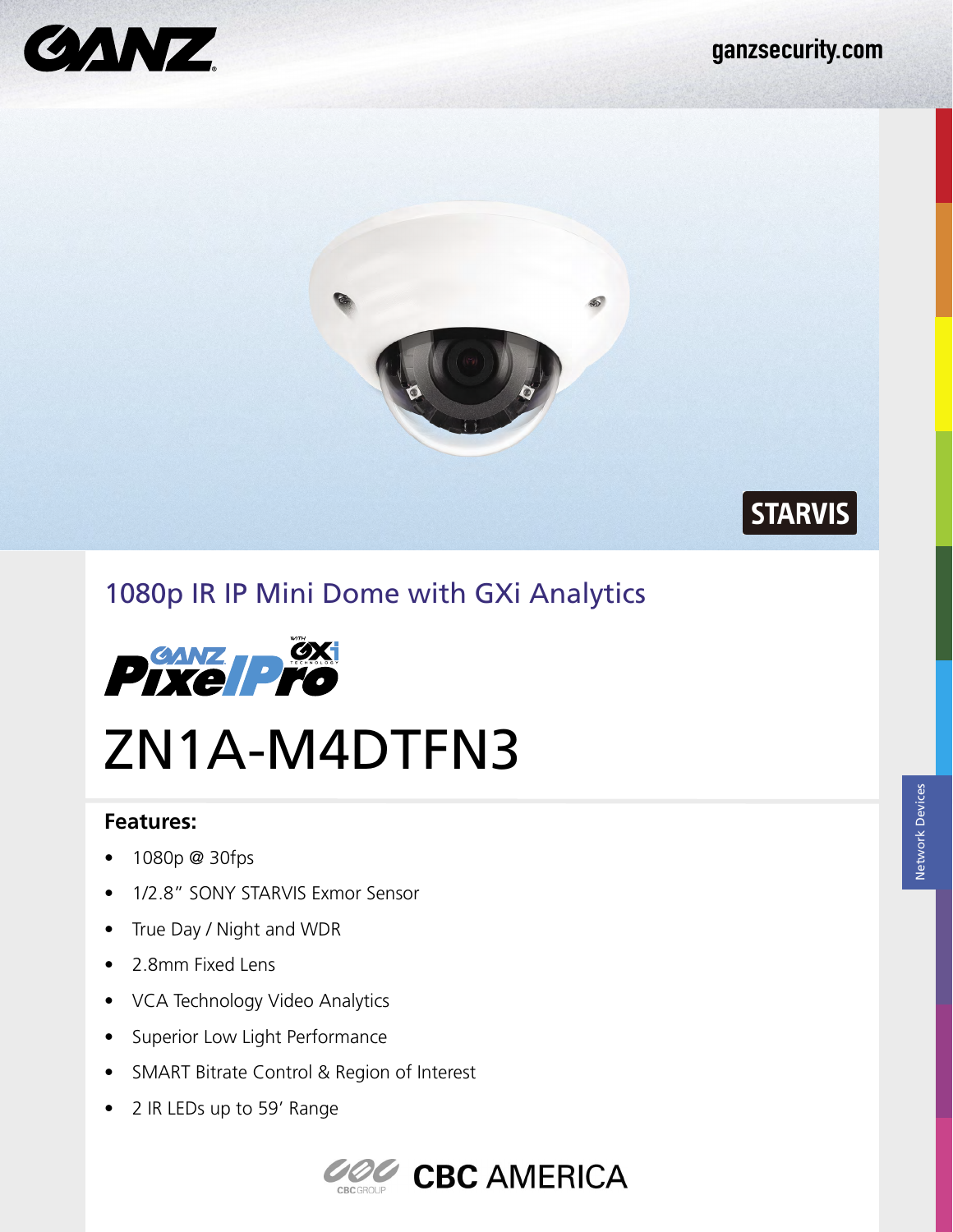

# ZN1A-M4DTFN3 1080p IR IP Mini Dome with GXi Analytics

### **Specifications (Part 1)**

| <b>Model</b> |                                                  | ZN1A-M4DTFN3                                                                                                                    |
|--------------|--------------------------------------------------|---------------------------------------------------------------------------------------------------------------------------------|
| Camera       | Image Sensor                                     | 1/2.8" SONY STARVIS Exmor 2.13MP CMOS                                                                                           |
|              | <b>Effective Pixels</b>                          | 1920 x 1080                                                                                                                     |
|              | Scanning System                                  | Progressive scanning                                                                                                            |
|              | <b>AGC Control</b>                               | Auto                                                                                                                            |
|              | Iris Type                                        | Auto-Iris                                                                                                                       |
|              | Minimum Illumination                             | Color: 0.03 Lux (DSS on) / B/W: 0 Lux (IR on)                                                                                   |
|              | Lens                                             | 2.8mm, F2.0 Fixed Lens                                                                                                          |
|              | Angle of View                                    | Horizontal: Approx. 115° / Vertical Approx. 64°                                                                                 |
|              | Shutter Speed                                    | Automatic / Manual: 1/30 ~ 1/32,000, Anti-Flicker, Slow Shutter (1/2, 1/3, 1/5, 1/6, 1/7.5, 1/10)                               |
|              | Day/Night Performance                            | True Day / Night (ICR)                                                                                                          |
|              | Wide Dynamic Range                               | True WDR, 120dB                                                                                                                 |
|              | S/N Ratio                                        | 50 dB                                                                                                                           |
| Video        | Video Compression                                | H.265, H.264 Baseline, Main, High profile, MJPEG (Motion JPEG)                                                                  |
|              | Multiple Profile<br><b>Streaming Performance</b> | 2592 x 1944 @30fps & 480 @30 fps<br>with H.264, H265 & MJPEG                                                                    |
|              | Max Resolution                                   | 1920 x 1080                                                                                                                     |
|              | Video Bit Rate                                   | 100Kbps ~ 10Mbps Multi-rate for Preview and Recording                                                                           |
|              | <b>Bit Rate Control</b>                          | Multi Streaming CBR/VBR @ H.264 (Controllable frame rate and Bandwidth)                                                         |
|              | Digital Noise Reduction                          | 3D-DNR                                                                                                                          |
|              | ROI (Region of Interest)                         | Supported                                                                                                                       |
|              | <b>SMART Bitrate Control</b>                     | Supported                                                                                                                       |
|              | Other Image Processing                           | Configurable Exposure, White Balance, Sharpness                                                                                 |
|              | Privacy Mask                                     | 16 programmable zones                                                                                                           |
| Audio        | Audio Streaming                                  | Two Way                                                                                                                         |
|              | Audio Compression                                | G.711                                                                                                                           |
|              | Audio Input / Output                             | 1 (Built-In Mic) / 0                                                                                                            |
| Event        | Event Trigger                                    | Motion, Temperature critical                                                                                                    |
|              | Pre-Post Recording                               | Pre: 1~5 sec / Post: 1~240 sec                                                                                                  |
|              | Event Notification                               | FTP, E-mail, SD card                                                                                                            |
| Network      | Ethernet Standard                                | 10 / 100 Base-T                                                                                                                 |
|              | IP                                               | IPv4                                                                                                                            |
|              | Protocol                                         | TCP/IP, UDP, AutoIP, RTP(UDP/TCP), RTSP, NTP, HTTP, HTTPS, SSL, DNS, DDNS, DHCP, FTP,<br>SMTP, ICMP, SNMPv1/v2/v3(MIB-2), ONVIF |
|              | Security                                         | HTTPS (SSL), IP Filtering, 802.1x, Digest Authentication                                                                        |
|              | Plug In                                          | ONVIF Profile S, CGI API                                                                                                        |

All specifications are subject to change without notice.